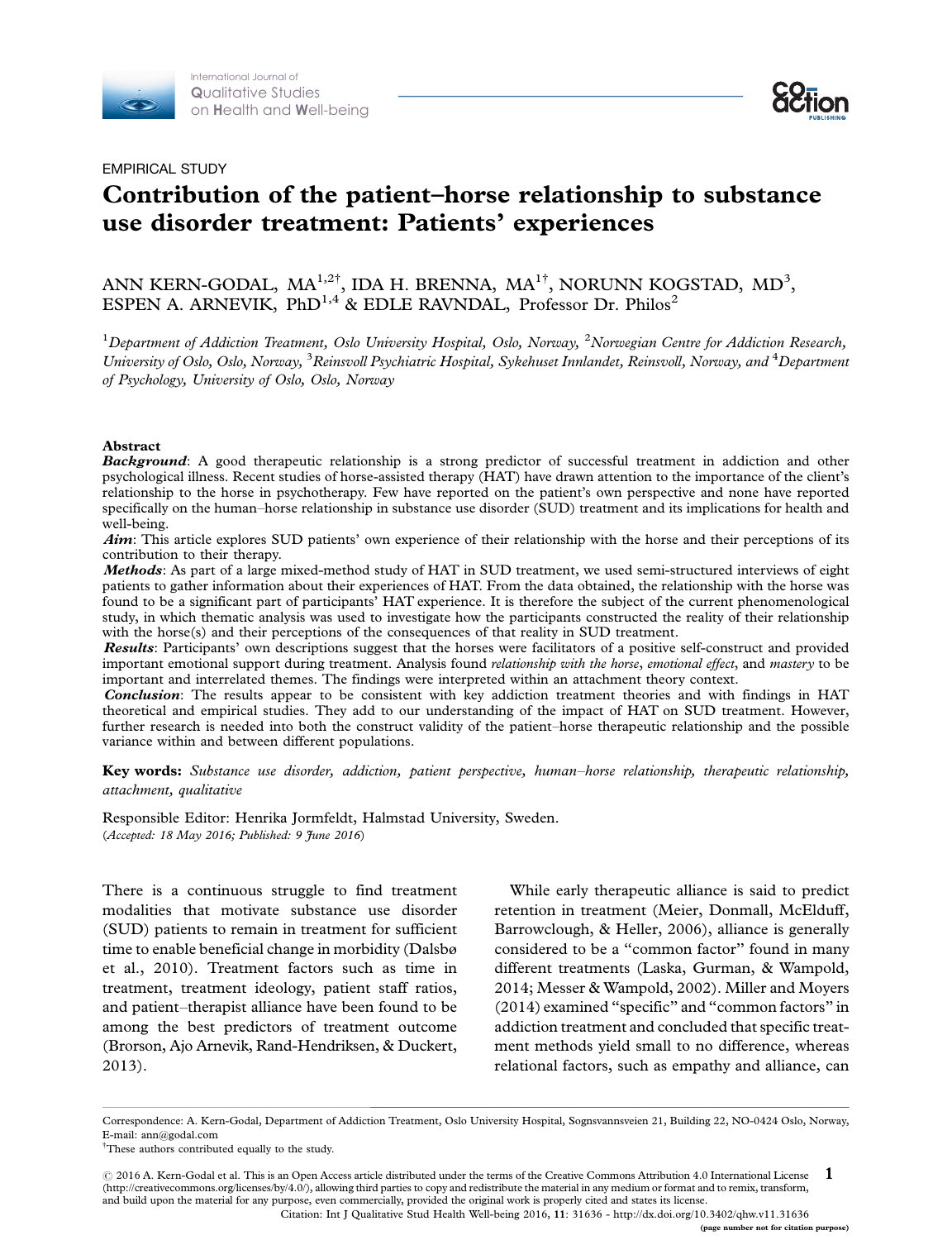be significant determinants of treatment outcome. They advocated investigation of treatment processes or ''mechanisms of action'' that might foster relationship and alliance building (Miller & Moyers, 2014, p. 401). Similarly, others have identified attachment and in-therapy experiences as areas of SUD treatment requiring further study (Flores, 2006; Roth & Fonagy, 2013).

Regardless of theoretical basis and terminology, horse-assisted therapy (HAT) can be defined as psychotherapy that in some way or another includes horses. Practitioners of HAT such as Shambo, Young and Madera's (2013), Karol (2007), and Hallberg (2008) claim that HAT presents unique opportunities to work within a three-way client-horse-therapist therapeutic relationship. They believe that interaction with horses brings other dimensions to the therapy. Some of these benefits are believed to be an effect of the sheer size and power of the horse and its capacity to carry the rider (Yorke, Adams, & Coady, 2008). Other suggested benefits are believed to be a result of the inherent characteristics of the horse, such as learning from its herd-based, cooperative behaviour to experience new forms of behaviour and feelings (Burgon, 2014).

The horse is also claimed to be useful as a metaphor; non-judgmental and motivational; useful for building self-esteem, confidence, and mastery; and effective for building trust and attachment with both the horse and the therapist (Bachi, 2013; Burgon, 2014; Koren & Træen, 2003; Selby & Smith-Osborne, 2013). It has also been suggested that social interaction with the horse can shed light on human interactions and its meanings, as well as on possibilities for behaviour change (Hamilton 2011; Koren & Træen, 2003).

Recent reviews of HAT literature, while cautiously optimistic, all draw attention to shortcomings, including the mixed diagnoses of client groups, and the need for improved methodology and theoretical analysis (Anestis, Anestis, Zawilinski, Hopkins, & Lilienfeld, 2014; Bachi, 2012; Lee, Dakin, & McLure, 2016; Lentini & Knox, 2015).

Social well-being is an underlying theme in many studies of therapeutic and non-therapeutic (or recreational) activities with horses. In recent years, general horse discourse has addressed bio-social aspects of human-horse interaction and the accrued well-being of humans resulting from that interaction (Birke & Hockenhull, 2015; Davis & Maurstad, 2016). Similarly, in HAT, the human-horse bond, as well as the patient-horse-therapist triad, have been increasingly explored in terms of relational factors and attachment theory (Bachi, 2013; Burgon, 2014; Fry, 2013; Karol, 2007). However, few have specifically investigated the impact of the human-horse

relationship in therapy from the patient's own perspective. A rare exception is Yorke et al.'s (2008) study of the equine-human bond and its contribution to recovery from trauma. Their participants described how their pre-existing relationships with horses were therapeutic during trauma recovery, causing significant change in their lives.

We identified six studies reporting on the perspectives of SUD clients working with horses as part of their therapeutic activities. Only two (Adams et al., 2015; Dell et al., 2011) were in peer-reviewed journals. Both involved First Nations youth who misused solvents. Conducted within a bio-psycho social-spiritual framework, these programmes were found to improve the social well-being of the youth and relationships within the community. Neither study discussed the client-horse relationship in detail.

# Study context

This study is part of an on-going, mixed-methods, multi-aspect investigation of the impact of HAT provided as an integral part of SUD treatment at an addiction treatment facility in Norway (Kern-Godal, 2013). A quantitative study in 2012 found that HAT participants remained in treatment longer ( $p < 0.001$ ) and were significantly more likely to complete treatment (OR 8.4, 95%, CI 2.7–26.4,  $p < 0.001$ ) than those not participating in HAT (Kern-Godal, Arnevik, Walderhaug, & Ravndal, 2015). These findings, together with an unreported pilot study, prompted a qualitative investigation of the patients' own perspectives of HAT as part of SUD treatment (Brenna, 2013). The wide-ranging qualitative study provided good descriptive data on a broad range of HAT-related issues, including rich data on participants' relationship with the horses. At about the same time we became aware of Bachi's (2013) application of attachment theory to equine-facilitated psychotherapy. This furthered our interest in exploring the significance of the patient-horse relationship in SUD treatment.

The addiction facility where the present study took place offered different levels of treatment and assessment to young adults aged between 16 and 26 years (but patients up to 35 years of age might be accepted) with problems related to substance use. The programme is person-centred, comprising individual and group therapy based on a bio-psycho-social model with emphasis on mentalization-based theory and practice (Skårderud & Sommerfeldt, 2013). Psychological treatment was provided according to the individual's specific problems and treatment goals. All treatment units (diagnostic, day, and in-patient) were situated on the grounds of what was once a traditional nineteenth century psychiatric hospital.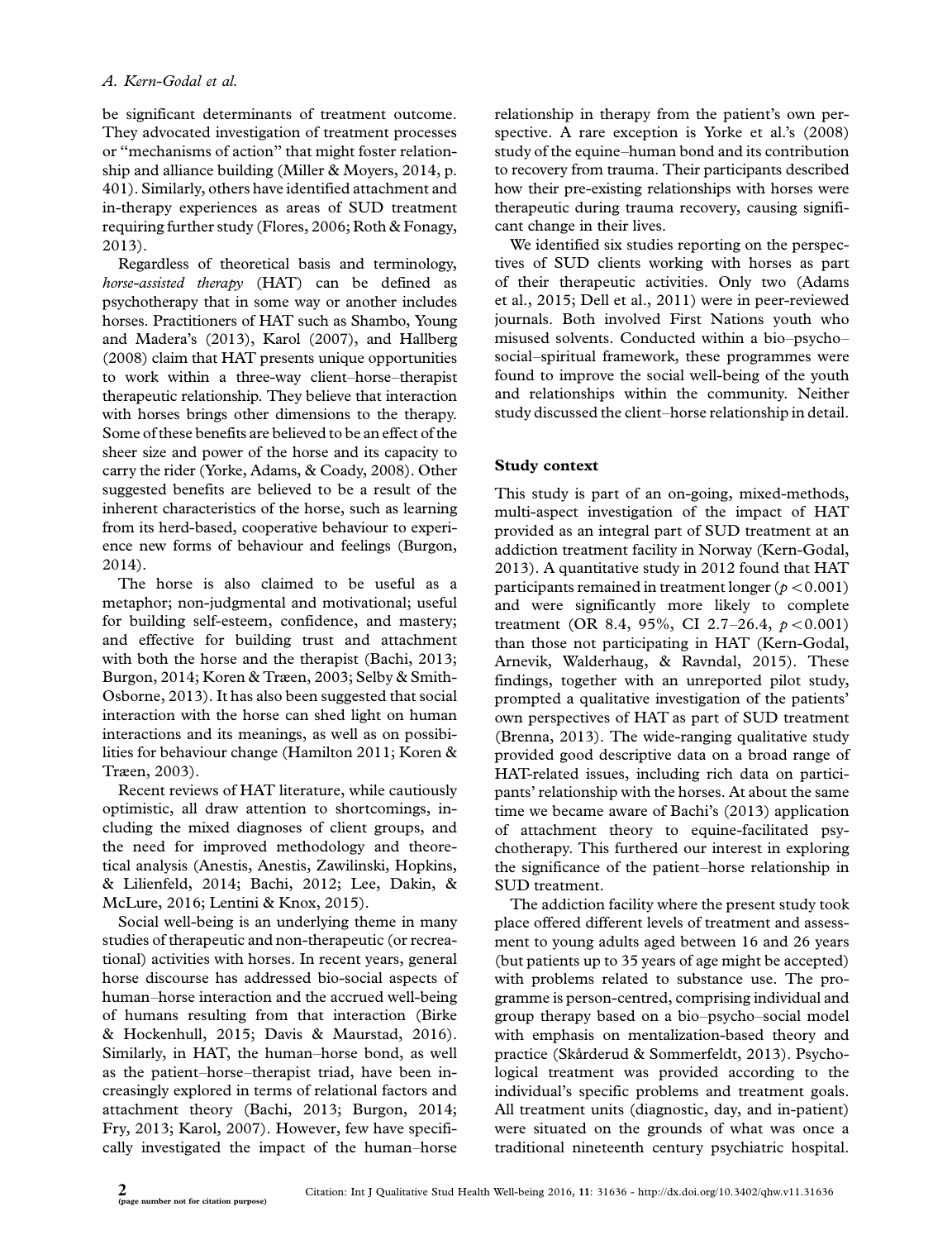Much of the almost rural-like setting had been retained, including the stables, which were adjacent to the residential quarters and from which the horses were visible.

HAT was a carefully planned part of patients' overall SUD treatment plan. It was provided as therapy and, while it might have been enjoyable, it was neither recreational riding nor instructional. It was based on a body-orientated psychotherapy approach (Young, 2006) within a salutogenic framework (Eriksson & Lindström, 2007; Lindström & Eriksson, 2005) and was provided by experienced psychotherapists, who were also qualified riding instructors and skilled horse handlers. The activities were developed over some years (Lysell, 2011). They were drawn from a number of sources, including traditional Norwegian riding therapy, that is, exercise on and around the horse aiming at physical and cognitive improvement (Trætteberg, 2006). Other sources included trauma therapy, based on Shambo et al.'s (2013) ''six keys to relationship,'' which teaches core skills for navigating and enhancing relationships, while strengthening autonomy and awareness of self, as well as the Equine Assisted Growth and Learning Association's (EAGALA, 2006) programme of experiential growth and learning groundwork with the horse(s). Participants worked directly with the horses (in grooming, feeding, riding, driving) and might undertake other stable activities (mucking out, moving hay, tack cleaning) in close cooperation with the stable staff.

Quantitative data can provide an indication that a particular therapeutic process appears to be beneficial, but participants, such as the therapists and the patients themselves, can add important insights into why this may or may not be so (Malterud, 2001). There is growing emphasis on investigating patients' own perspectives to enable better understanding of their needs and to improve provider responsiveness. For example, Laudet (2007) showed different meanings of recovery with implications for clinical and assessment practice, and Neale (1998) demonstrated the importance of obtaining SUD patients' perspectives on use (or underuse) of SUD services. Similarly, Skatvedt and Schou (2010) showed how patients can contribute new meanings about the importance of everyday communication and interaction in a therapeutic community. Misunderstanding, stigma, and prejudice in both the community and treatment settings (Thornicroft et al., 2016) can lead to inappropriate and underused services, as well as to undesirable premature termination of treatment. The design and conduct of the current study was governed by our need for a better understanding of how the patients themselves perceived the horses' contribution to their SUD treatment.

# Aim

This qualitative study aimed to explore SUD patients' own experience of their relationship with the horse(s) and its contribution to their treatment. In doing so we aimed to give voice to the participants in our endeavour to increase knowledge about the patient-horse relationship and our understanding of HAT's impact on SUD treatment processes.

## Material and methods

#### Design

To maximize individual participant input and to increase comprehension of the issues from the patients' perspectives, our interview guide and detailed semistructured questionnaire were constructed using a framework within which respondents could express their experience and understandings in their own terms (Carlson, 2006; Patton, 2015). The interview focus was broad, namely HAT in the context of SUD. However, there was a specific question about the relationship with the horse(s) and ample additional opportunities during the interview for participants to spontaneously elaborate on this, as well as on the meanings they attributed to that relationship.

#### Recruitment

Purposeful sampling (to maximize variations in gender, treatment unit, and number of HAT sessions) was used (Patton, 2015) with the primary criterion of at least 1 h of HATexperience. Snowball sampling was used insofar as some participants talked with others, helping to recruit them into the study. No patient refused the invitation but some HAT participants were not invited because their therapists advised that the interview might be detrimental at that point in their recovery process. The original plan was to interview two patients from each of the three treatment units. Unfortunately, at the time only one day patient participated in HAT. An additional two participants were included to test saturation, but because little additional information was obtained no further participants were sought.

#### Participants

The eight participants were recruited from amongst 16 young adults at a SUD treatment facility who participated in HAT between late 2012 and early 2013. Four participants were male and four were female; all were aged between 20 and 30 years (mean 25 years). Four entered treatment with comorbid conditions (two with ADHD, one with depression, and one with personality disorder). At the time of the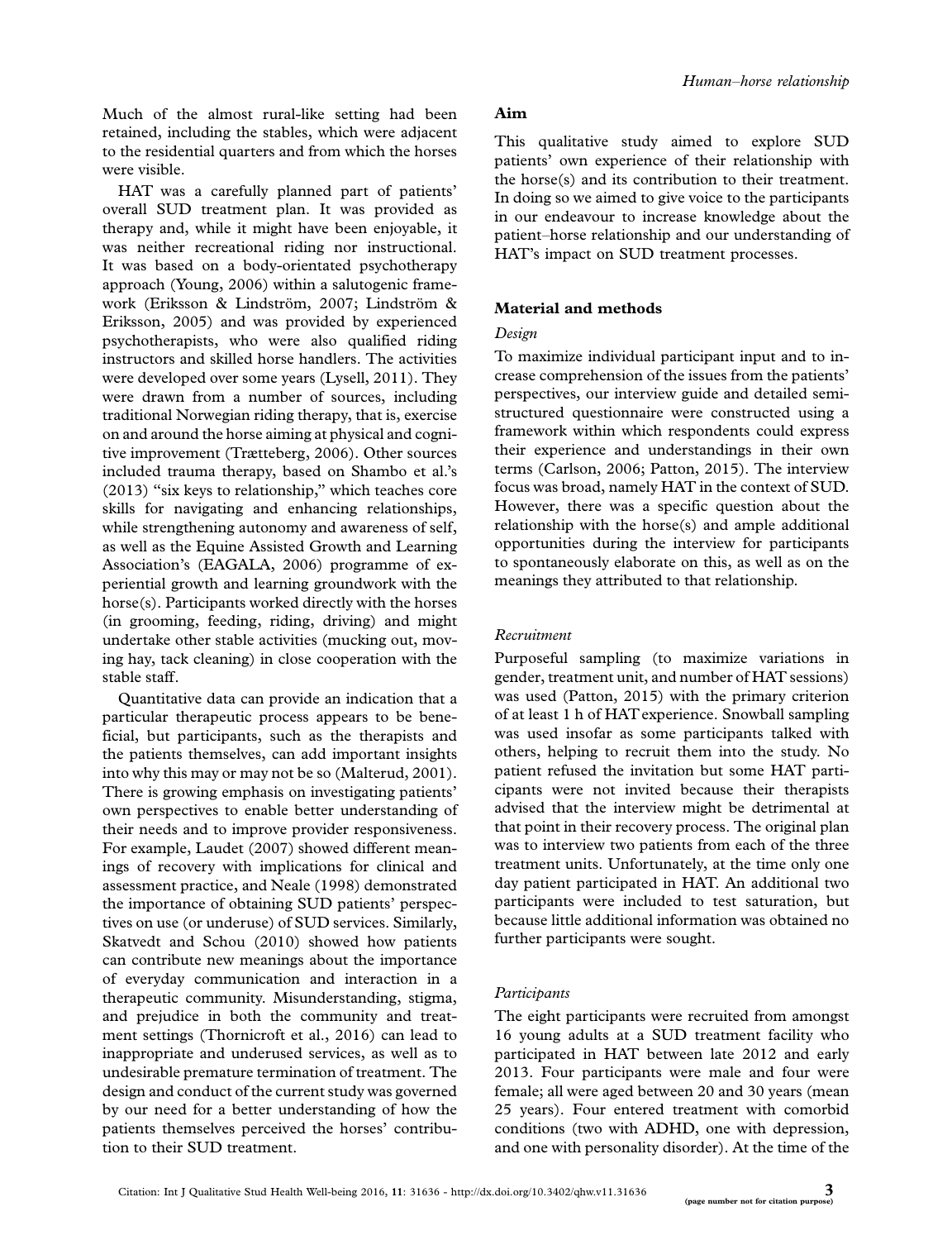interviews, the participants were at different stages in their treatment programme. Two were residents at the assessment/intermediate unit, five were residents at the in-patient unit, and one attended the daytreatment unit. None were under mandatory court or legislative sanction. Three were experienced riders. The others had had no experience with horses prior to HAT.

# The researchers

Researchers' own backgrounds, situations, and interests influence study choices and the research methods used (Malterud, 2001). The authors of this paper include a mix of relevant academic (sociology, psychology, and medicine) and practice (addiction treatment, health management, and medical) backgrounds. The first three authors have owned and worked with horses in various capacities for many years. Their co-authors are constantly in search of innovative means to improve SUD treatment and retention. The first author worked as an assistant in the HAT programme from 2007 to 2010. She is also familiar with the broad spectrum of international horse therapy literature and developments. In 2012 she pilot-tested a semi-structured questionnairebased interview in English with four patients. She concluded that a Norwegian interviewer, closer in age and background and less well known to the participants, would add validity. The second author was therefore recruited.

# The theoretical framework

Wanting to know how patients construct and interpret their experience of the patient-horse relationship as part of SUD therapy, we adopted a phenomenological approach to investigate participants' own understanding of their relationship to the horses and their shared assumptions about its meaning and reality within SUD treatment (Burr, 1995; Cromby & Nightingale, 1999; Patton, 2015). In doing so, we aimed to give a ''voice to the 'subjects' we are trying to learn more about'' (Carlson, 2006, p. 201). We adopted a position of ontological reality and subjective epistemology, namely an understanding of reality of the patient-horse relationship, not as a unique "truth," but as derived from shared meanings in the participants' accounts (Patton, 2015). Attachment theory (Bowlby, 1988; Wallin, 2007) provided the frame for our examination of the SUD (Flores, 2006) and the HAT (Bachi, 2013) related findings and their implications.

# Data collection and analysis

Data on patients' perceptions of both the horse specific and other aspects of HAT were collected over a 10-week period from late November 2012 to late January 2013. The semi-structured interviews were conducted by the second author within the stable/department environment and recorded on a digital audio recorder. They were transcribed, coded (using HyperRESEARCH, Researchware, Inc., Randolph, MA, USA), and analysed in Norwegian using thematic analysis based on Braun and Clarke's (2006) six suggested steps. The outcome from this analysis was presented to three of the participants who were still in treatment and to the HAT staff. This resulted in some factual elaboration but no change in content (Brenna, 2013).

The initial analysis referred to above showed the participants' relationships with horses to be a major theme. The full transcripts for each participant were then reviewed by the first three authors, working independently. They read and re-read all transcripts to identify their "dataset" (Braun & Clarke, 2006, p. 79), namely the material specifically relevant to the relationship with the horses and meanings attributed to that relationship. Thematic analysis was used to ''identify patterns across the dataset in relation to the research question'' (Braun & Clarke, 2014, p. 2). They then compared the patterns they had each identified from the coded material. Agreement was reached on three themes and nine sub-themes (Fig. 1).

In addition, the first author reviewed video recordings of three of the participants (available from another study), plus three available HAT patient notebooks (patients' own records of each HAT session). These were found to be consistent with the described/ observed relationship with the horses and provided little additional insight. The analytical process was reviewed using Baume and Clarke's 15-point checklist (Braun & Clarke, 2006).

# Language

Language and translation present particular challenges in qualitative research (Squires, 2009). For this reason we conducted, transcribed, and analysed the interviews in Norwegian. The quotations were only translated into English after selection for inclusion in the text (by the second author, a Norwegian fluent in English, in consultation with the first author, a native English speaker with rudimentary Norwegian). Given the importance of the quotations in the study, it was deemed desirable to check the translation accuracy (Santos, Black, & Sandelowski, 2015). The quotations were therefore retranslated back into Norwegian by an independent person (fluent in both languages, experienced in HAT, and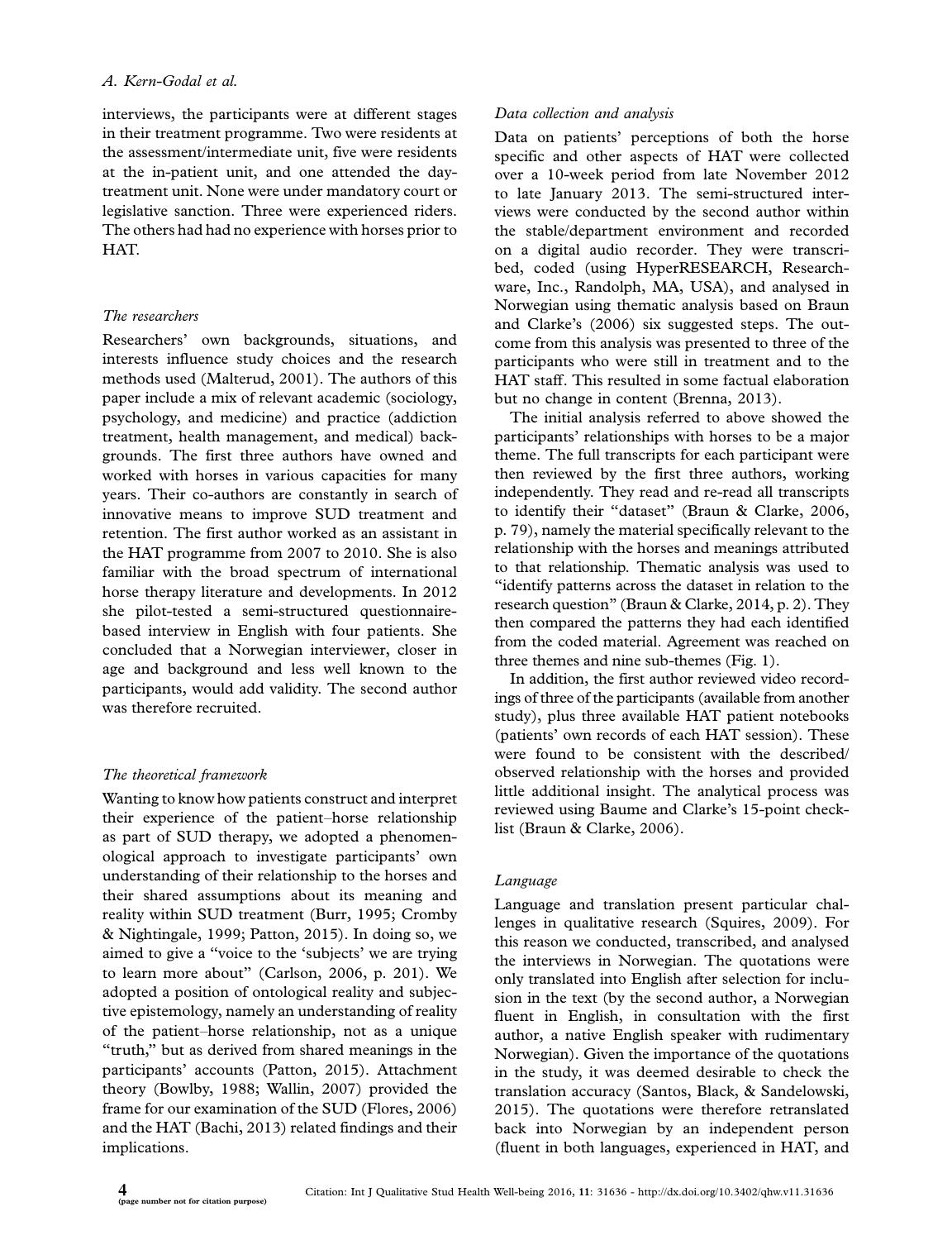

Figure 1. Identification of patient-horse relationship thematic patterns.

familiar with the language of young substance users). No major differences in meaning were identified in the retranslation.

## Ethics

All necessary patient consent and data inspection authority approvals were obtained as part of the department's Youth Addiction Treatment Evaluation Project. The study was reviewed and approved by the Norwegian Regional Committee for Medical Research Ethics and performed according to their guidelines and the Helsinki Declaration. Patient participation in the research was voluntary, and all participants signed the required informed consent.

Patient details such as gender, age, and name are not used for reasons of anonymity and confidentiality. Instead, when attributing quotes, we simply refer to patients by number (P1 to P8). Similarly, the names of the horses, which in some cases could identify the patient, have been omitted.

#### Results

Analysis of the data resulted in three main themes, namely relationship with the horse, emotional effect, and mastery. These three interrelated themes, together with nine sub-themes, reflect the participants' experience of working with horses as an integral part of SUD treatment. Words such as "happy," "calm," and ''safe'' were used frequently in descriptions of different perceptions of the relationship with the horse and/or its role in the therapy process. Our thematic structure and use of quotations reflect the reality of the interrelated nature of the experiences described by the participants.

#### Relationship with the horse

All except one of the participants (P6, who had participated in only one HAT session) emphasized that their relationship with one or more of the horses was one of the most important characteristics of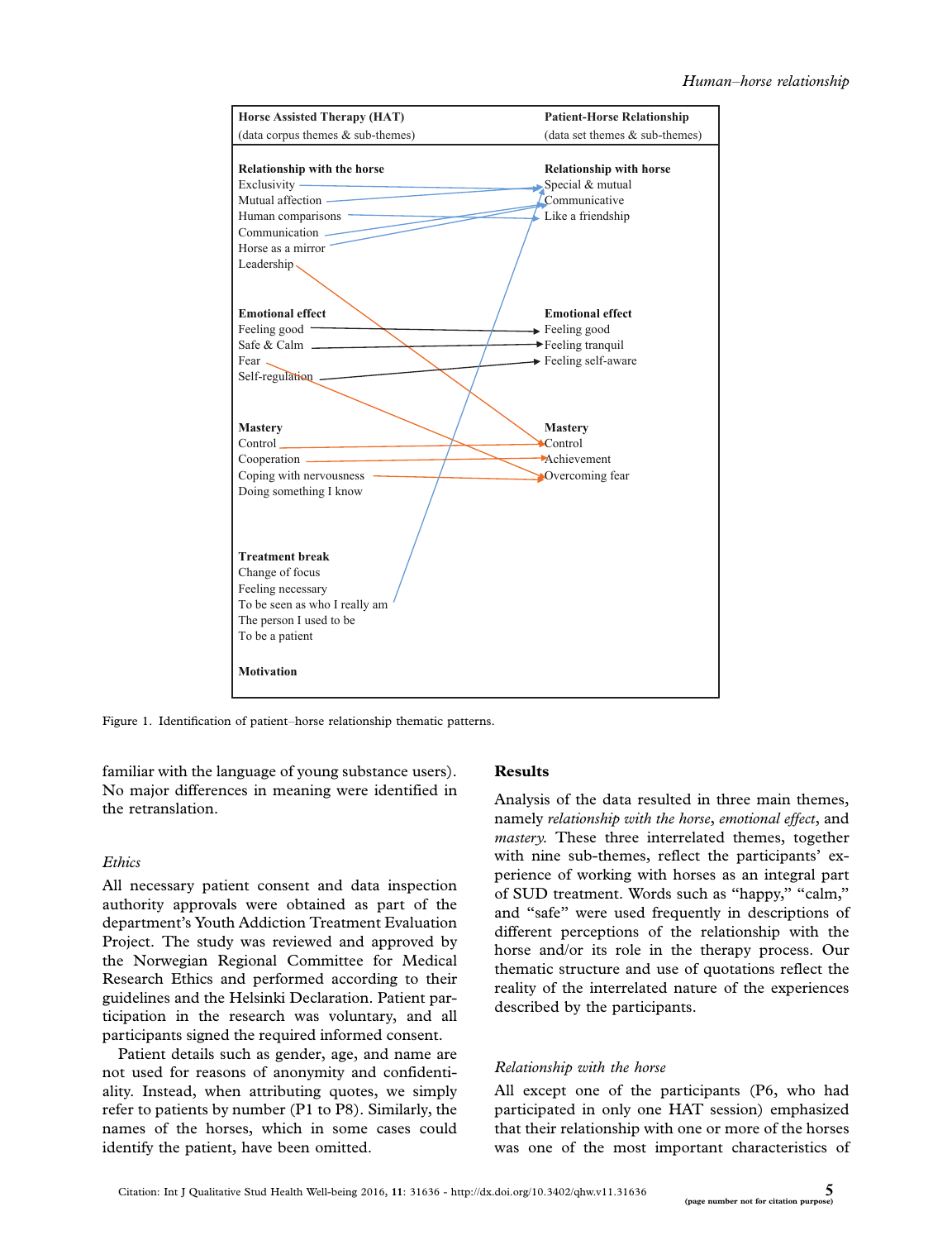HAT. The relationship was described as being "special and mutual," "communicative," and "like a friendship.''

Special and mutual. Most participants said that they had a favourite horse, or that one horse meant more to them than the others. Several participants described their first meeting with their favourite horse as ''choosing one another,'' often saying that they chose a particular horse (or the horse chose them) because of perceived similarities between them—"I saw a lot of myself in him, in a way. So I chose him'' (P2). Others said they perceived a special sense of togetherness or mutuality—"I felt that he recognized me, and that we are good together, and we trust each other, both of us'' (P5).

All but one participant described their interactions with the horses as involving a mutual, emotional relationship that was important to them and to their therapeutic process. Emphasis was placed on the horse appearing to understand and accept them without judgement—"You don't need to be popular to make the horse like you. The horse accepts you, like, for who you are'' (P1). This perceived sense of mutuality in their work with the horses also involved mutual respect—"I feel that it is a partnership"  $(P2)$ ; and it was often seen as involving humour, which they also described as mutual—"It's just fun, when they push you with their nose, and mess with you. You can feel that the horse likes it" (P7).

Communicative. A sense of special communication was common throughout participants' descriptions of their relationship with the horse. Several participants mentioned that they talked to the horse and felt that the horse understood them. This understanding was not necessarily expressed by the participants as the horse's semantic understanding of what they said but as a possible understanding of their emotional state, and sometimes in contrast to human understanding. ''Like, if you let people know you've had a pretty bad day, I feel that's easier for the horse to handle, than for a person'' (P3).

Many participants added an additional, specific dimension to their communication with the horse, namely, that it seemed to reflect or ''mirror'' their own behaviour and emotions.

The horse will let you know, or show, mirror my movements. It's just like you can see yourself a little bit, in the horse, and learn, get to know yourself by seeing what impact you have on the horse. (P8)

This description was often intertwined with reflection on a perceived meaning or impact.

It's just like the horse can understand what the human feels when the human acts. And based on that, you can think the other way around as well, that you can see it on the horse, when it expresses its own emotions. (P8)

Like a friendship. Most described the horse as being like a friend but mentioned that relating to the horses was different from relating to humans. This was described as part of the horses' appeal. Physical contact, communication, and appearing to be unconditionally accepted by the horse were mentioned as illustrations of the differences between their relationships with humans and with horses. They described the horses as animals with personality, but not necessarily a human personality. However, they used terms and expressions about human relationships when they talked about the horses. ''We are friends, really good friends. I don't know if I can use those words, but I feel [pause] attached to them.  $(\ldots)$ Maybe (like) my girlfriend. The closest comparison I can think of" (P2).

# Emotional effect

All participants used words that indicate positive emotional effect when working with the horses. The key emotional effects linked to the horses included "feeling good," "feeling tranquil," and "feeling selfaware.'' These were often described in relation to each other, with some participants emphasizing that they had to turn their focus away from themselves and onto the horse. The effect, they said, was similar, but in a positive way, to the effect of drugs. It enabled them to focus on something other than their personal problems.

In the beginning, it's happiness. Very positive. At the same time it kind of makes me forget everything. Actually, it's crazy [pause] because you can compare it to drugs. Because when you are high, you want to forget everything else and just be in your own little world. And not think about the negative stuff and your worries. The same thing happens when I'm here. Like, because then I'm only focused and only think about what happens right here, right now, and with the horse. (P2)

Feeling good. Expressions of happiness and fun occurred frequently and robustly through all the participants' accounts of their interaction with the horses.

I just like to be with the horse. Because it is really fun. It is kind of playful. And you can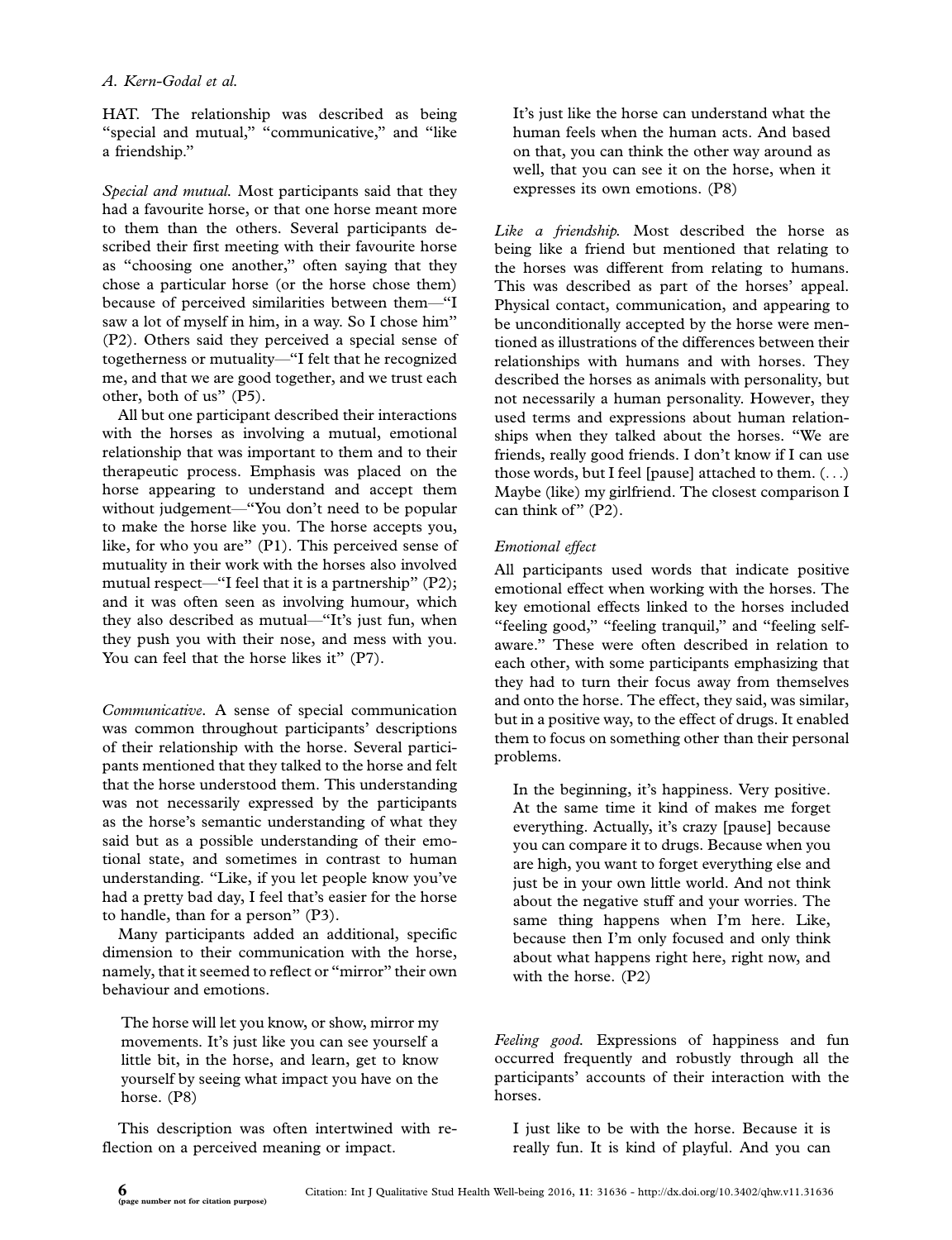think of other things. To be close to a horse, I think that's really, really good. I just become happy. And I feel calm, and, yes, it just feels good. (P8)

These accounts were characterized by certain vagueness, with the feeling described as of uncertain origin. While participants generally were unable or unwilling to say anything about why it made them happy to be with the horses, the majority expressed the need to communicate the pleasure of their experience with the horse(s). ''It makes me happy, (...) just to groom the horses or take a walk with them or that kind of stuff'' (P3). Some linked it to the interaction with the horses (a silent feeling of joy when the horse put his head upon the participant's shoulder). Others attributed it to specific activities, like grooming, feeding, or riding.

Feeling tranquil. Many participants also described being calmer with the horses, having a sense of tranquillity and security: ''When I go out riding, no matter which horse I ride, then I have time to sort my thoughts, in a calm way that doesn't stress me out'' (P1). Some sensed this with a particular horse (often their favourite), whereas others associated the feeling with just being with the horses in general: ''And yes, just standing beside a horse. I don't know what it does, it just makes me [feel] really secure and happy, in a way'' (P3). Most described this feeling as a positive emotion that was not necessarily in conflict with the thrill and excitement of being with a powerful and active animal. Thus, it is possible to interpret their statements about tranquillity and security as expressions of their relationship with the horses.

One participant described the calming effect of the horses as being similar to the effect of medication on anxiety and depression.

It's because of [horse's name] that I get rid of my anxiety. My anxiety and uneasiness and depression. That's, that's the worst thing in my life. I have been through pretty tough times because of it. So that kind of disappears and eases up a lot when I'm with [horse's name] or [horse's name]. (...) The horses mean a lot to me, because, in a way, they are the reason that I don't get anxious. I've been on tranquilizers, [name of medication] and different stuff when I was here last time. But to be with the horses makes you just as calm. In a better way. (P5)

Another participant described how he was able to meditate when riding and compared it to listening to music, which was something special to him.

What is interesting about this sub-theme, particularly for those with no previous experience of horses, is that participants described increased tranquillity when they were with a large, potentially dangerous animal. As indicated below, nervousness or fear, particularly initially, was mentioned by most participants but that was more in the context of achievement than as an emotional response.

Feeling self-aware. Participants also described better awareness of their own emotions and better body control as a result of their interaction with the horses. They described how the horses appeared to respond to their behaviour in a way that made their own behaviour easier to understand and regulate. They said that by learning about how their own behaviour appeared to affect the horse, they recognized that it was possible and even manageable to change their own behaviour.

If I'm calm then the horse is calm and if I make a sudden movement or think of something else, and appear to be unfocused, or just mess around, the horse will be like that as well. So horse therapy means a lot to me in a way because I have to be present and consistent. And then when I am, that's a pretty good state of mind to be in. (P8)

Participants described how when they learned more about the horses and their reactions to human behaviour and emotions, they also experienced how the horse could teach them about their own behaviour. For patient 3 it was emotional regulation: ''I feel something sort of happened to me. I've become more positive and, yes, more sure of myself, of keeping calm and not making sudden movements.'' For patient 4, it was caring: ''Maybe I have learned to care more for other people and learned to take responsibility, both for myself and for others''. For patient 2 it was to be constructive: ''Instead of getting mad and sitting on your hind legs, so to speak, you find the solutions.''

#### **Mastery**

Most participants at some point used the word "mastery" (*mestring*) or a similar term to describe aspects of their work with the horses. It was the most frequently mentioned therapeutic value arising from the relationship with the horse. However, their meanings of the word varied. Some described a rewarding experience of managing an animal of such size, synonymous with "control." Others emphasized succeeding in tasks through perceived cooperation with the horses, thus indicating a meaning of "achievement." The participants that described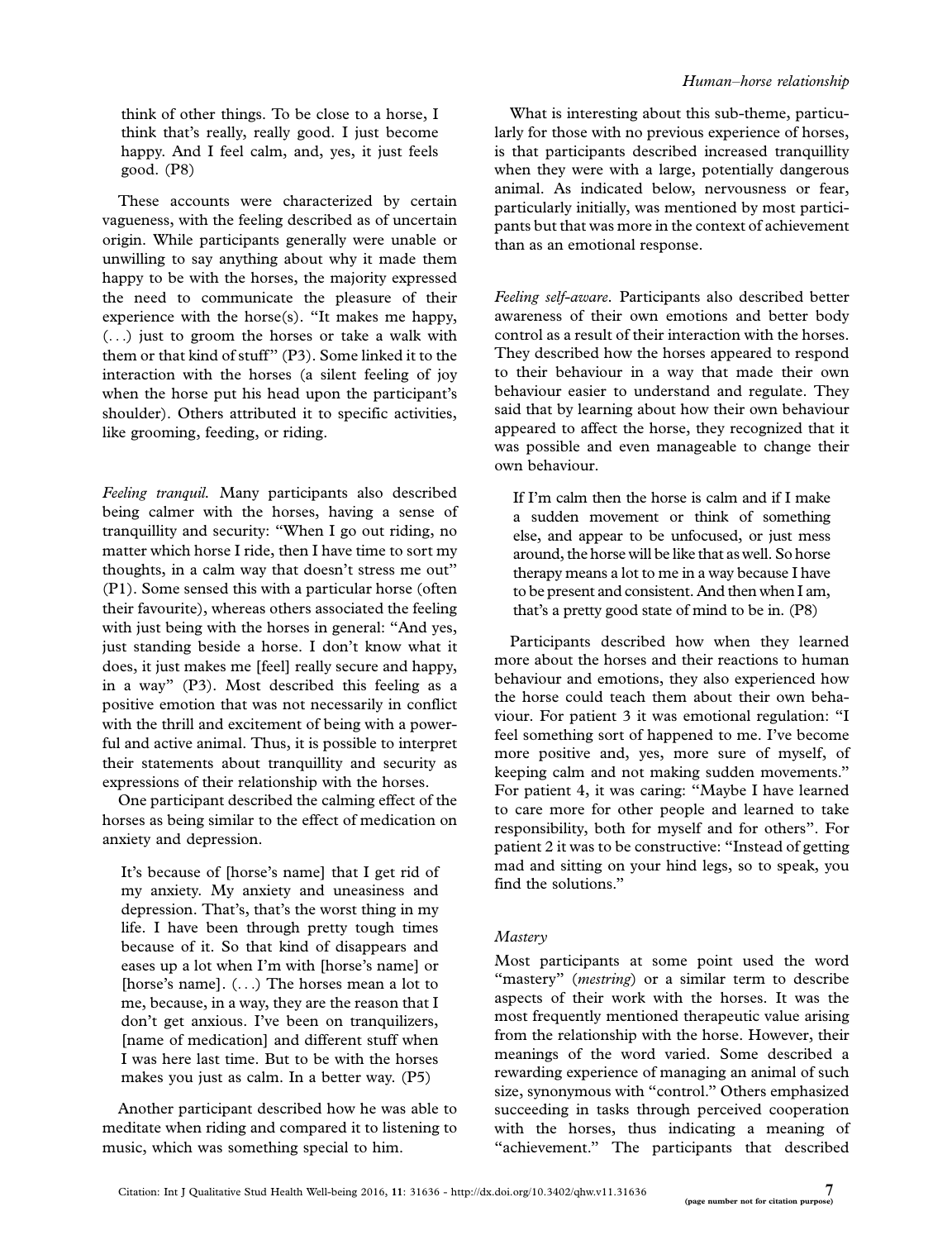## A. Kern-Godal et al.

feeling nervous or afraid when with the horses conveyed a third meaning, namely, coping with their own nervousness and ''overcoming fear.'' All three meanings capture a sense of self-efficacy, success, and empowerment—with the horse, with a task, with self.

Control. The participants who emphasized mastery of the horse described it in terms of a challenge to manage or control the horse.

When I lead her around, I try to walk in the front and so on. I feel that it is important that I be in charge. For her sake as well as mine. That I don't let her control me. It is about teaching me something. Learning to be firm and decisive. (P4)

Achievement. The sense of achievement was generally described in terms of personal attainment.

He was completely different from the other horses. So at first, when I started with him, I felt like, wow, really huge. But me and him, like I said I gained control over him pretty fast. And it was the first horse I managed to ride properly. Where I managed to sit properly when he galloped and everything. It felt right. (P2)

It was also usually acknowledged as occurring because of a perceived cooperative endeavour: ''Horse therapy is a kind of partnership between human and horse. (...) The human's mastery with help from the horse'' (P. 8). The rewarding emotional effect of achieving what seemed to be a collaborative partnership with the horse was also recognized.

I feel that they give you a pretty good feeling of mastery. When I am able to be with the horse by myself and feel that it is [pause] yes, safe and, and that I'm secure at the same time. It creates this kind of personal space, which feels very good. Where I can team up with an animal which is with you, in a way. (P8)

Overcoming fear. The emotions of nervousness, anxiety, and fear were frequently mentioned but usually described as feelings experienced when participants first met the horses or as a manageable challenge to be overcome. Participants cited the horses' size, strength, and sudden movements as the reasons for their nervousness.

If they get startled and spook and stuff, then I'm afraid they will tread on me. That's really what I fear most, to be kicked or tread upon. But from what I've seen of the horses here, they are very kind. So it isn't the first thing that strikes me that they will walk over me. (P3)

Mastering fear of the horse, as a large and possibly frightening animal, was mentioned by most participants. It was also linked to the enjoyment and lure of the challenge of the large animal and/or doing something new.

# Discussion

To increase understanding of the HAT treatment process, including why patients in the HAT programme have been found to remain in SUD treatment for longer with a better chance of completing their treatment (Kern-Godal, et al., 2015), we examined in detail the participants' own descriptions of how they experienced their relationship with the horses. The participants' experiences and the meanings they attribute to them are part of the treatment process because they are experienced as characteristic of both the patient-horse relationship and the social reality of undergoing SUD treatment. Their genuine and detailed accounts contribute to an understanding of the role of the horse in the SUD treatment processes and its possible contribution to retention in treatment.

# The role of the horse

Participants described a relationship with one or more horses, which they valued as understanding, non-judgmental, emotional, and fun, but also as educational and therapeutic. These sentiments are generally prevalent in HAT theoretical literature (Bachi, 2013; Burgon, 2014; Hallberg, 2008; Lee et al., 2016; Lentini & Knox, 2015). They also occur in qualitative studies of horse ownership and recreational activities with horses (Davis, Maurstad, & Dean, 2015; Keaveney, 2008; Schuurman, 2014).

There are similarities between the basic concepts of attachment theory (Ainsworth, Blehar, Waters, & Wall, 1978; Bowlby, 1988; Wallin, 2007) and the central features of equine-assisted psychotherapy, such as security, affect mirroring, mentalization or reflective functioning, non-verbal communication, and body experience (Bachi, 2013). Specific examples of attachment-related processes involving the horse are evident in our study. For example, growing "attachment" is indicated in participants' accounts of feeling "understood," "secure," and "calm" and their perceptions of the horse's affirmation of the individual. ''Mentalization'' (reflective functioning) can be seen in their understanding of how recognition of the horse's reactions to them could influence their own behaviour (mirroring). "Alliance" is evident in their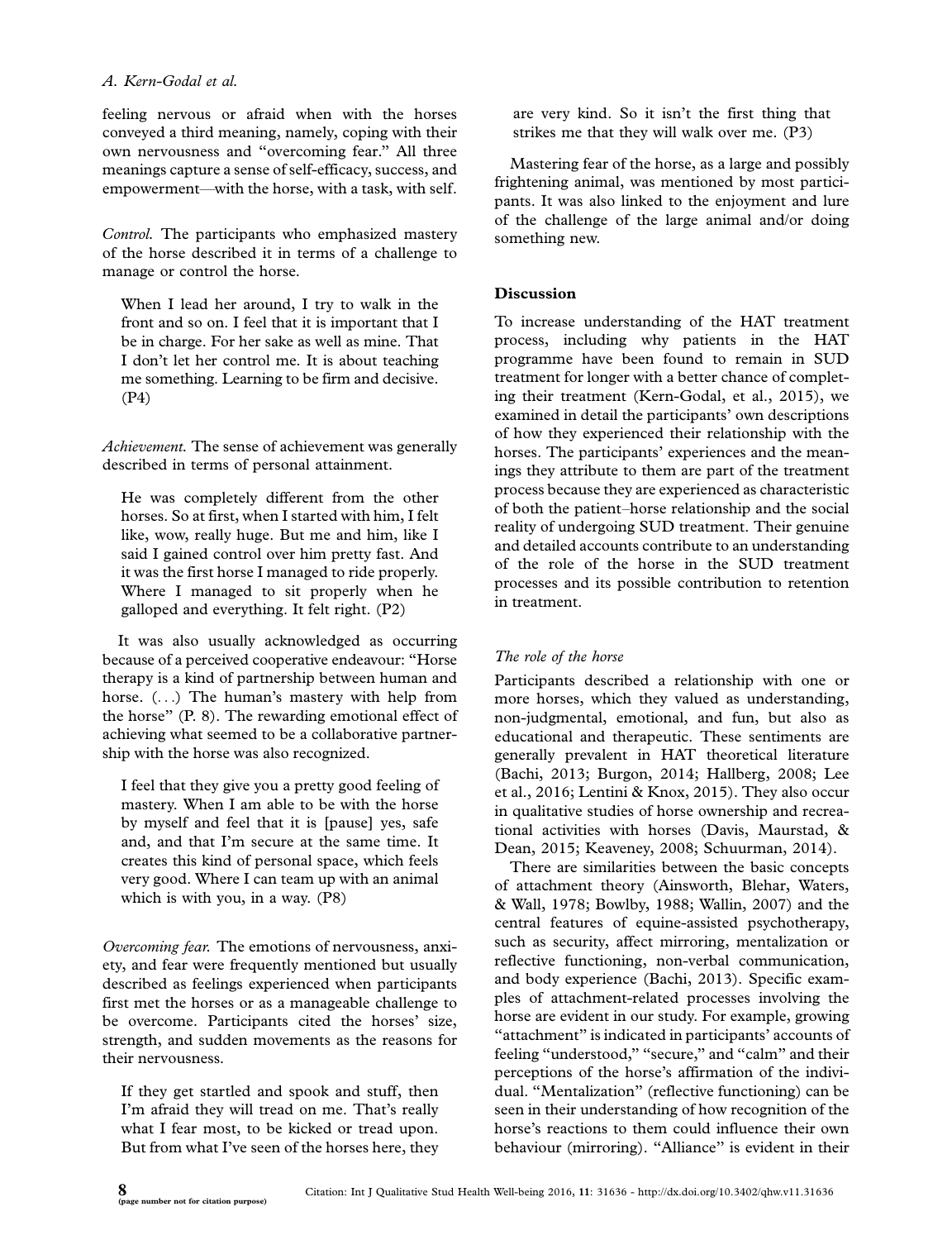accounts of trust, ''feeling good,'' growing empowerment, and achievement in partnership with the horse. These findings are not just consistent with the developing HAT theoretical literature (Bachi, 2013; Burgon, 2014; Hallberg, 2008; Lee et al., 2016; Lentini & Knox, 2015). They also resonate with certain theories of addiction treatment, most notably with those related to attachment (Flores, 2006) and therapeutic alliance (Miller & Moyers, 2014).

#### Relevance of the patient-horse relationship to SUD

Addiction and attachment are reported to be frequently associated (Fletcher, Nutton, & Brend, 2015; Flores, 2006). Impaired attachment is a risk factor for SUD (Flores, 2006) in which alcohol and/or drugs can become a ''solution.'' The substances become in effect a ''substitute attachment object'' that may reduce the discomfort associated with impaired attachment, but they also become a cause of increased alienation from purposeful human interaction and relationships (Caspers, Cadoret, Langbehn, Yucuis, & Troutman, 2005).

Less effective psychotherapies have been characterized by lower levels of therapist empathy and less patient involvement (Roth & Fonagy, 2013). In SUD, impaired attachment can add additional challenges to productive patient-therapist alliance due to trust and abandonment issues (Shorey & Snyder, 2006) and can therefore necessitate extended treatment (Flores, 2006). In contrast, early therapeutic alliance ''appears to be a consistent predictor of engagement and retention'' (Meier et al., 2006, p. 304). Flores (2006) pointed to the benefits to be derived from addiction treatment approaches that increase affective bonds and repair associated disruptions arising from poor attachment.

Bachi (2013), drawing on Bowlby (1988) and Wallin (2007), illustrated HAT's relevance as an alliance-building mechanism that ''highlights intimate bonds, the non-verbal realm, and the relation of the self to experience'' and ''can offer opportunities for restoring emotional capabilities and healing'' (Bachi, 2013, p. 189). Consistent with her theory, our participants' experiences appear to indicate that incorporation of the HAT intervention into SUD treatment enabled them, in a relatively short period, to experience a non-threatening, rewarding therapeutic relationship with the horse(s).

The horse-human relationship in HAT may be compared to that of an alliance between therapist and client, in which the client perceives in the horse an unconditional acceptance and empathy-a therapeutic relationship not unlike that described by Carl Rogers (1961) in which empathy and trust are fundamental. Consistent with Rogers' theory, our

participants' early perceptions of the horse's unconditional acceptance and of their partnership or alliance with the horse(s) may have set the scene for broader rapport and therapeutic relationship. Other theoretical and qualitative studies of HAT indicate that the horse facilitates the relationship between the patient and the therapist (Burgon, 2014; Carlsson, 2014; Hallberg, 2008; Karol, 2007). It is interesting that none of our participants mentioned this, although our therapists contended that it was true of the horses they work with. More scientific studies of the interactions within the horse-client-therapist triad and examination of whether the horse is in effect a mediator of improved relationship and alliance with the human therapist certainly warrant further investigation.

Miller (2000) compared motivational interviewing to the collaborative working relationship found in horse training. In each, he identified relaxed "collaborative moving-with" partnerships, which are ''directive, yet highly supportive and attuned to the moment to moment concerns of the other'' (Miller, 2000, p. 288). Our participants described processes and relationships with the horses and attributed meanings to that relationship that are congruent with Miller's assertions.

The object of this study was to explore how participants made sense of their relationship with the horse and its role in and relevance to their treatment. These SUD patients described their relationship with the horses and its therapeutic role as a genuine and positive reality. They indicated that the horse is experienced as being possibly more understanding than humans. As such the horses enabled them to explore issues and to recognize behavioural challenges in a way they described as safe, insightful, and pleasurable. Security and insight are important components of healthy attachments. Like pleasure, they are recurring themes in studies of recreational activity with horses (Davis & Maurstad, 2016). Pleasure and positive emotion are not unquestioned in psychotherapy (Stalikas & Fitzpatrick, 2008). However, they can, as Fitzpatrick and Stalikas (2008) concluded from their analysis of Fredrickson's (2001) work on emotion in positive psychology, be both indicators of and ''generators of change'' (Fitzpatrick & Stalikas, 2008, p. 137).

If the horse lends a measure of pleasure and contributes to endurance in working with difficult themes, thereby contributing to therapeutic alliance, behaviour change, and retention in treatment, its contribution to SUD is not insignificant. Its potential for contributing to positive post-treatment, on-going recovery, and relapse prevention should be further explored.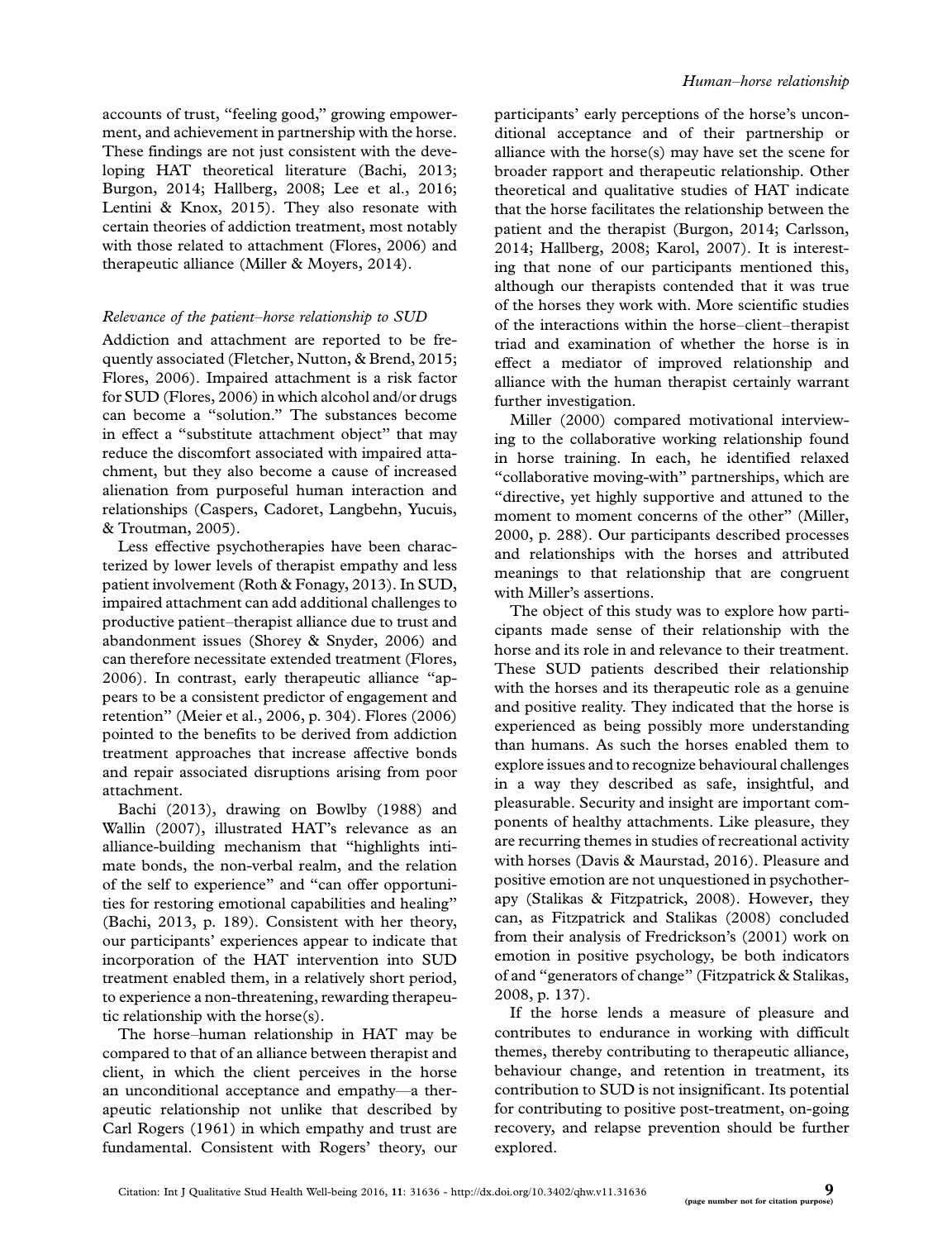## A. Kern-Godal et al.

The horses appeared to generate a sense of positive attachment and alliance relevant to SUD treatment. This unique study, in a growing but uncharted area of SUD treatment, therefore has important and relevant clinical implications. Its strengths are its naturalistic design; the strong clinical, research, and managerial backgrounds of its researchers; and its consistency with both HAT (Bachi, 2013) and addiction (Flores, 2006) theory.

## Methodological considerations

We deliberately used extensive descriptive quotations from participants because they can contribute new knowledge and understanding to an innovative therapy that is still relatively unknown in the health sector. Furthermore, when reported, it is usually from the provider's perspective. Patients can provide new information (Laudet, 2007; Neale, 1998; Skatvedt & Schou, 2010) relevant to examination of the SUD treatment processes as advocated by Miller and Moyers (2014), Flores (2006) and Roth and Fonagy (2013).

The findings were derived from a study that used translated data from a small number of participants to explore the specific experience of a specific activity within a specific context. As many SUD patients drop out early in the treatment process it was important to include at least one participant with little experience of HAT in the study. That participant, P6, who had no previous experience of horses, spoke about other aspects of HAT but said little about the horses, perhaps indicating insufficient time for relationship building. In addition, some patients were not included in the study because their therapist believed the interview could be detrimental at that point in their recovery process, so our findings may not be applicable to new or "fragile" patients.

Measurements of attachment and therapeutic alliance would have added internal validity, but regrettably none were available for the participants. Similarly, as Patton (2015) advocated, comparison with negative or different findings can add validity in qualitative studies. Despite searching, we found none, in either our own or other HAT studies, with which to make comparisons. This positive/negative imbalance in HAT research is a challenge in need of further investigation.

Language is another possible shortcoming (Squires, 2009; Temple & Young, 2004). All data collection and analysis were carried out in Norwegian, presenting challenges to the first author's rudimentary Norwegian. Working closely with the second and third authors, she was aware of a certain dependence on their interpretations of nuanced meanings throughout the study process.

Interpretation is another challenge common to most qualitative studies. Patients' insights and accounts of those insights can be influenced by many factors, including the social context of the experience and researchers' interpretations of the insights (Malterud, 2001; Patton, 2015). Although the fourth and fifth authors provided a certain counterbalance, the first three authors' pro-horse backgrounds undoubtedly influenced the study choice, process, interpretations, and outcomes. Throughout, they discussed their shared and different views and were cognizant of the need to discuss and bracket preconceptions.

The above methodological considerations indicate a need for caution regarding transferability to other treatment domains. Further research is needed into variance within and between substance use and other specific diagnostic groups to determine those most responsive to HAT (Lee et al., 2016). In addition, the nature of the therapeutic and change processes in HAT needs further exploration and testing to strengthen the theoretical basis (Bachi, 2012; Dell et al., 2011).

## Conclusion and practice implications

In this phenomenological study, thematic analysis was used to investigate how the participants constructed the reality of their relationship with the horse(s) and their perception of the consequences of that reality in SUD treatment. The findings were interpreted within an attachment theory context.

We concluded that the patient-horse relationship in HAT may facilitate positive attachment, reflective functioning, and emotional regulation. As indicated in other studies, the positive relationship experienced with the horse may also facilitate strengthened alliance with the HAT therapist. The patients' rich descriptions indicated that their relationship with the horses and the therapeutic implications of that relationship were important factors in their treatment process. The horses appeared to be facilitators of a positive self-construct and were an important emotional support during treatment. The participants' experiences add to our understanding of the impact of HATon SUD treatment and, while not conclusive, the very positive nature of the experience may be relevant to SUD treatment retention and completion. As questions remain about the neuro-biological nature of the human-horse relationship and about the actual therapeutic processes involved, relevance to other treatment domains cannot be assumed. However, the application of HATas an adjunct therapy for SUD and other psychological illness, including its possible contribution to positive post-treatment, on-going recovery, and relapse prevention in community-based settings, warrants further study.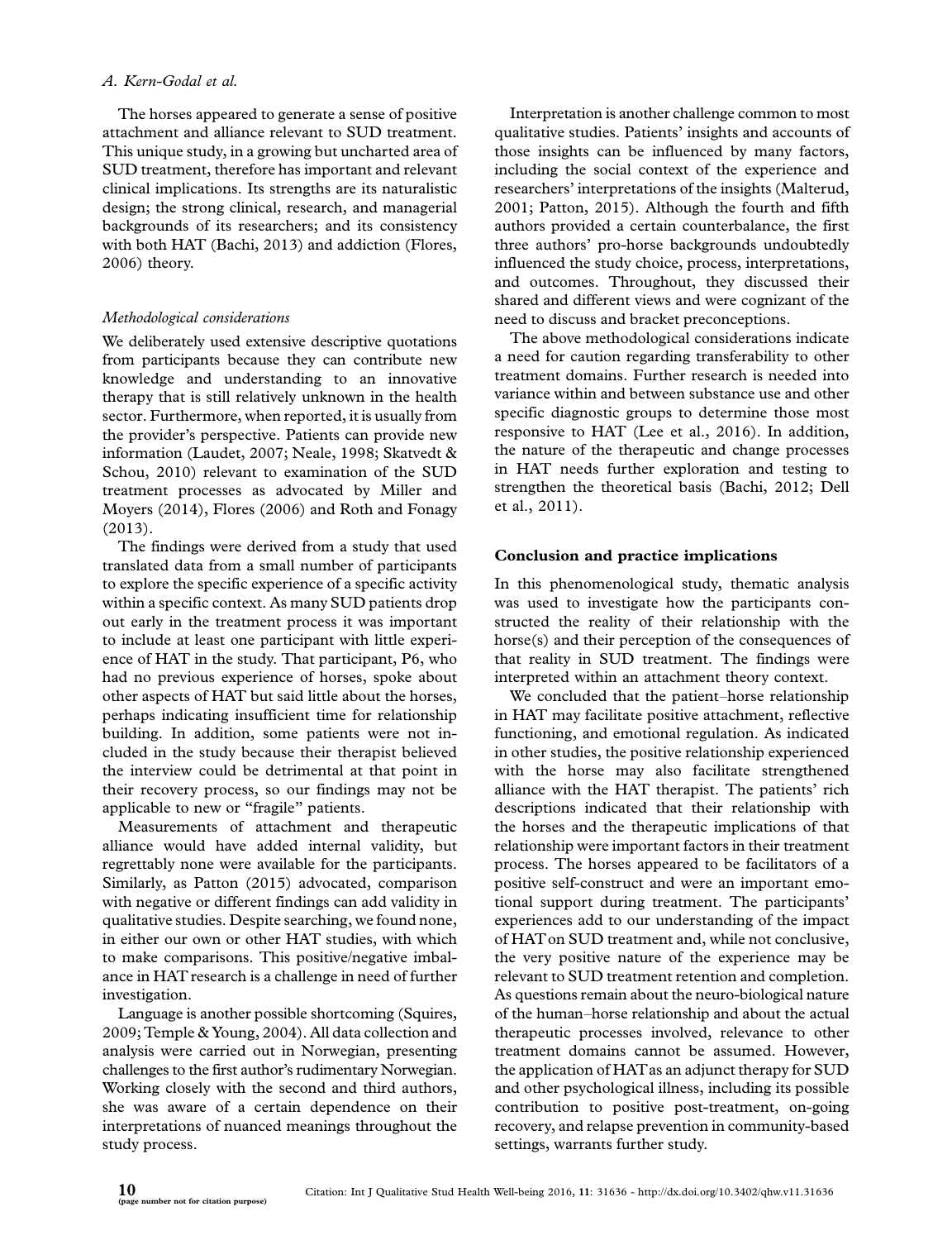#### Authors' contributions

AKG reviewed the relevant literature, conceived the study, and designed it with IHB. IHB conducted the interviews, transcribed them, and did the initial analysis of the interviews. AKG, IHB, and NK reviewed and re-analysed the transcripts for the current paper. AKG did the attachment interpretations and drafted the manuscript with input from IHB and NK. ER and EA critically reviewed the manuscript. All authors approved the final submitted version.

#### Acknowledgements

We thank the participants for sharing their views, Lions Clubs of Oslo and Slemdal for the horses, Oslo University Hospital stable therapists and support staff for their cooperation, Ullevål Medical Library, Oslo University Hospital, for assistance with the literature review, and Rita Berget for translation assistance.

#### Conflict of interest and funding

AKG was funded by the Norwegian Research Council and the Swedish-Norwegian Foundation for Equine Research. The funders had no role in the study design, data collection, analysis, data interpretation, or writing of the report. All other authors declare they have no conflict of interests.

#### References

- Adams, C., Arratoon, C., Boucher, J., Cartier, G., Chalmers, D., Dell, C. A., et al. (2015). The helping horse: How equine assisted learning contributes to the wellbeing of First Nations youth in treatment for volatile substance misuse. Human-Animal Interaction Bulletin, 3(1), 52-75.
- Ainsworth, M. D., Blehar, M. C., Waters, E., & Wall, S. (1978). Patterns of attachment. Mahwah, NJ: Erlbaum.
- Anestis, M. D., Anestis, J. C., Zawilinski, L. L., Hopkins, T. A., & Lilienfeld, S. O. (2014). Equine-related treatments for mental disorders lack empirical support: A systematic review of empirical investigations. Journal of Clinical Psychology, 70(12), 1115-1132. doi:<http://dx.doi.org/10.1002/jclp.22113>
- Bachi, K. (2012). Equine-facilitated psychotherapy: The gap between practice and knowledge. Society & Animals, 20(4), 364-380.
- Bachi, K. (2013). Application of attachment theory to equine-facilitated psychotherapy. Journal of Contemporary Psychotherapy, 43(3), 187-196.
- Birke, L., & Hockenhull, J. (2015). Journeys together: Horses and humans in partnership. Society & Animals, 23(1), 81-100.
- Bowlby, J. (1988). Attachment, communication, and the therapeutic process. A secure base: Parent-child attachment and healthy human development. New York: Basic Books.
- Braun, V., & Clarke, V. (2006). Using thematic analysis in psychology. Qualitative Research in Psychology, 3(2), 77-101.
- Braun, V., & Clarke, V. (2014). What can ''thematic analysis'' offer health and wellbeing researchers? International Journal of Qualitative Studies on Health and Well-Being, 9, 26152, doi: <http://dx.doi.org/10.3402/qhw.v9.26152>
- Brenna, I. H. (2013). "They are part of what made my treatment positive. And maybe more meaningful'': Participants' experience of horse-assisted therapy in addiction treatment. Retrived from <https://www.duo.uio.no/handle/10852/36778>
- Brorson, H. H., Ajo Arnevik, E., Rand-Hendriksen, K., & Duckert, F. (2013). Drop-out from addiction treatment: A systematic review of risk factors. Clinical Psychology Review, 33(8), 1010-1024. doi: [http://dx.doi.org/10.1016/j.cpr.2013.](http://dx.doi.org/10.1016/j.cpr.2013.07.007) [07.007](http://dx.doi.org/10.1016/j.cpr.2013.07.007)
- Burr, V. (1995). An introduction to social constructionism. London: Routledge.
- Burgon, H. (2014). Equine-assisted therapy and learning with at-risk young people. London: Palgrave Macmillan.
- Carlson, R. G. (2006). Ethnography and applied substance misuse research: Anthropological and cross-cultural factors. In W. R. Miller & K. M. Carroll (Eds.), Rethinking substance abuse: What the science shows, and what we should do about it (pp. 201-219). New York: The Guilford Press.
- Carlsson, C., Ranta Nilsson, D., & Traeen, B. (2014). Equine assisted social work as a mean for authentic relations between clients and staff. Human-Animal Interaction Bulletin, 2(1), 19-38.
- Caspers, K. M., Cadoret, R. J., Langbehn, D., Yucuis, R., & Troutman, B. (2005). Contributions of attachment style and perceived social support to lifetime use of illicit substances. Addictive Behaviors, 30(5), 1007-1011.
- Cromby, J., & Nightingale, D. J. (1999). What's wrong with social constructionism? In D. J. Nightingale & J. Cromby (Eds.), Social constructionist psychology: A critical analysis of theory and practice (pp. 1-20). Buckingham: Open University Press.
- Dalsbø, T. K., Hammerstrøm, K. T., Vist, G. E., Gjermo, H., Smedslund, G., Steiro, A., et al. (2010). Psychosocial interventions for retention in drug abuse treatment. Cochrane Database of Systematic Reviews, 1, CD008220. doi: [http://dx.](http://dx.doi.org/10.1002/14651858.CD008220) [doi.org/10.1002/14651858.CD008220](http://dx.doi.org/10.1002/14651858.CD008220)
- Davis, D. L., & Maurstad, A. (2016). The meaning of horses: Biosocial encounters. New York: Routledge.
- Davis, D. L., Maurstad, A., & Dean, S. (2015). My horse is my therapist: The medicalization of pleasure among women equestrians. Medical Anthropology Quarterly, 29(3), 298-315. doi:<http://dx.doi.org/10.1111/maq.12162>
- Dell, C. A., Chalmers, D., Bresette, N., Swain, S., Rankin, D., & Hopkins, C. (2011). A Healing space: The experiences of First Nations and Inuit youth with equine-assisted learning (EAL). Child & Youth Care Forum, 40(4), 319-336.
- Equine Assisted Growth and Learning Association (EAGALA). (2006). Fundamentals of EAGALA model practice (5th ed.). Santaquin, UT: Author.
- Eriksson, M., & Lindström, B. (2007). Antonovsky's sense of coherence scale and its relation with quality of life: A systematic review. Journal of Epidemiology and Community Health, 61(11), 938-944.
- Fitzpatrick, M. R., & Stalikas, A. (2008). Positive emotions as generators of therapeutic change. Journal of Psychotherapy Integration, 18(2), 137-154.
- Fletcher, K., Nutton, J., & Brend, D. (2015). Attachment, a matter of substance: The potential of attachment theory in the treatment of addictions. Clinical Social Work Journal, 43(1), 109-117.
- Flores, P. J. (2006). Conflict and repair in addiction treatment: An attachment disorder perspective. Journal of Groups in Addiction & Recovery, 1(1), 5-26.